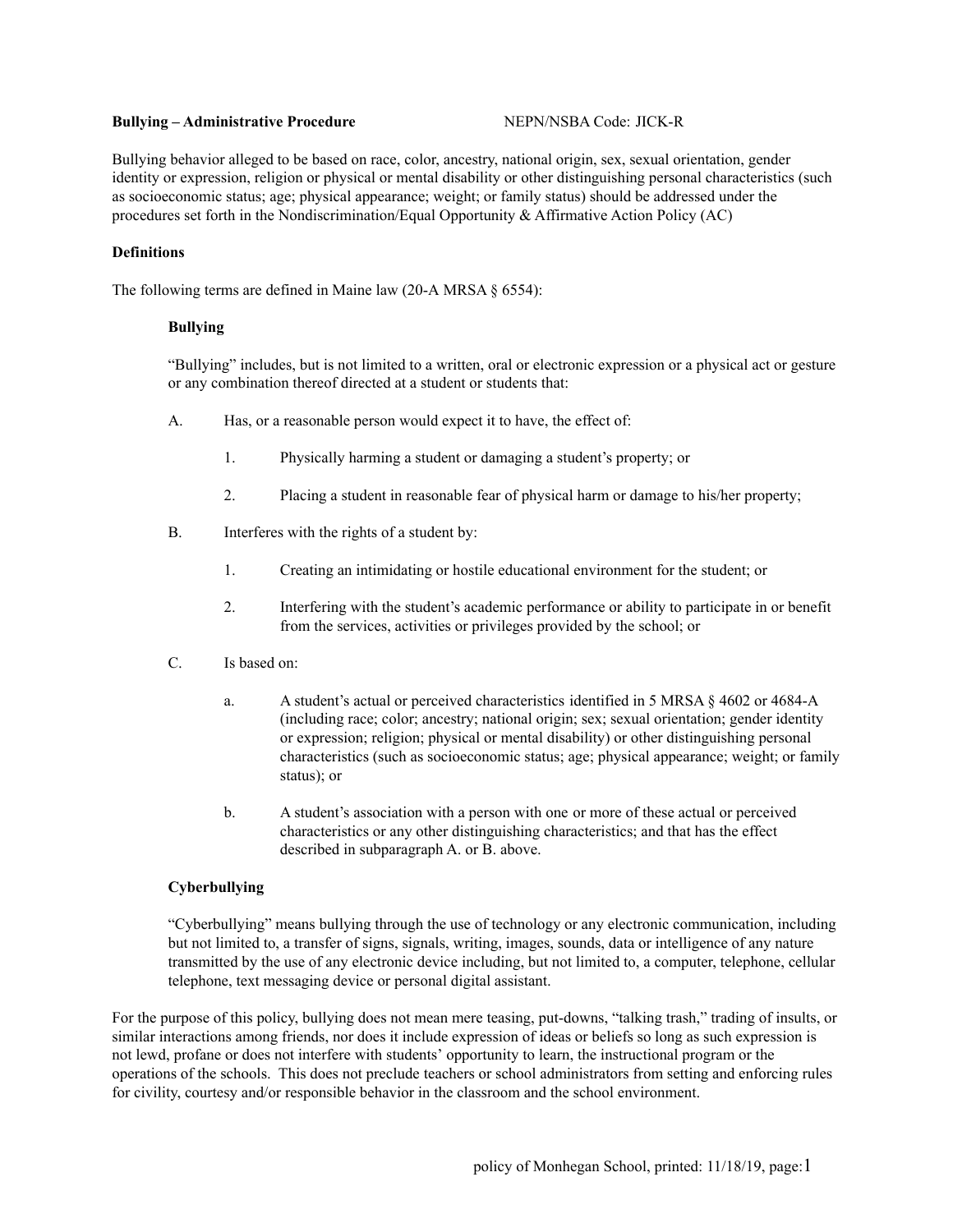The determination whether particular conduct constitutes bullying requires reasonable consideration of the circumstances, which include the frequency of the behavior at issue, the location in which the behavior occurs, the ages and maturity of the students involved, the activity or context in which the conduct occurs, and the nature and severity of the conduct.

## **Retaliation**

"Retaliation means" an act or gesture against a student for asserting or alleging an act of bullying. "Retaliation" also includes reporting that is not made in good faith on an act of bullying (i.e., the making of false allegations or reports of bullying).

## **School Grounds**

"School grounds" means a school building; property on which a school building or facility is located; and property that is owned, leased or used by a school for a school-sponsored activity, function, program, instruction or training. "School grounds" also includes school-related transportation vehicles.

## **Alternative Discipline**

"Alternative discipline" means disciplinary action other than suspension or expulsion from school that is designed to correct and address the root causes of a student's specific misbehavior while retaining the student in class or school, or restorative school practices to repair the harm done to relationships and persons from the student's misbehavior.

## **Bullying Reports**

## **Students and Parents/Guardians**

Students who believe they have been bullied, or who have witnessed or learned about an act of bullying are strongly encouraged to report this behavior to the lead teacher or school superintendent.

Parents/guardians may report bullying on behalf of their children or when they have witnessed or are aware of the occurrence of bullying.

Reports of bullying may be made anonymously, but no disciplinary action shall be taken against a student solely on the basis of an anonymous report.

Any student who has been determined to have made a false report of bullying will be subject to disciplinary consequences.

# **School Employees**

For the purposes of this procedure, "school employees" includes coaches, advisors for co-curricular or extracurricular activities and volunteers.

All school employees are expected to intervene when they see acts of bullying in progress and are required to report incidents of bullying they have witnessed or become aware of to the lead teacher or superintendent as soon as practicable.

School employees who fail to report bullying or who have made a false report of bullying will be subject to disciplinary consequences up to and including termination, in accordance with any applicable collective bargaining agreement.

# **Others**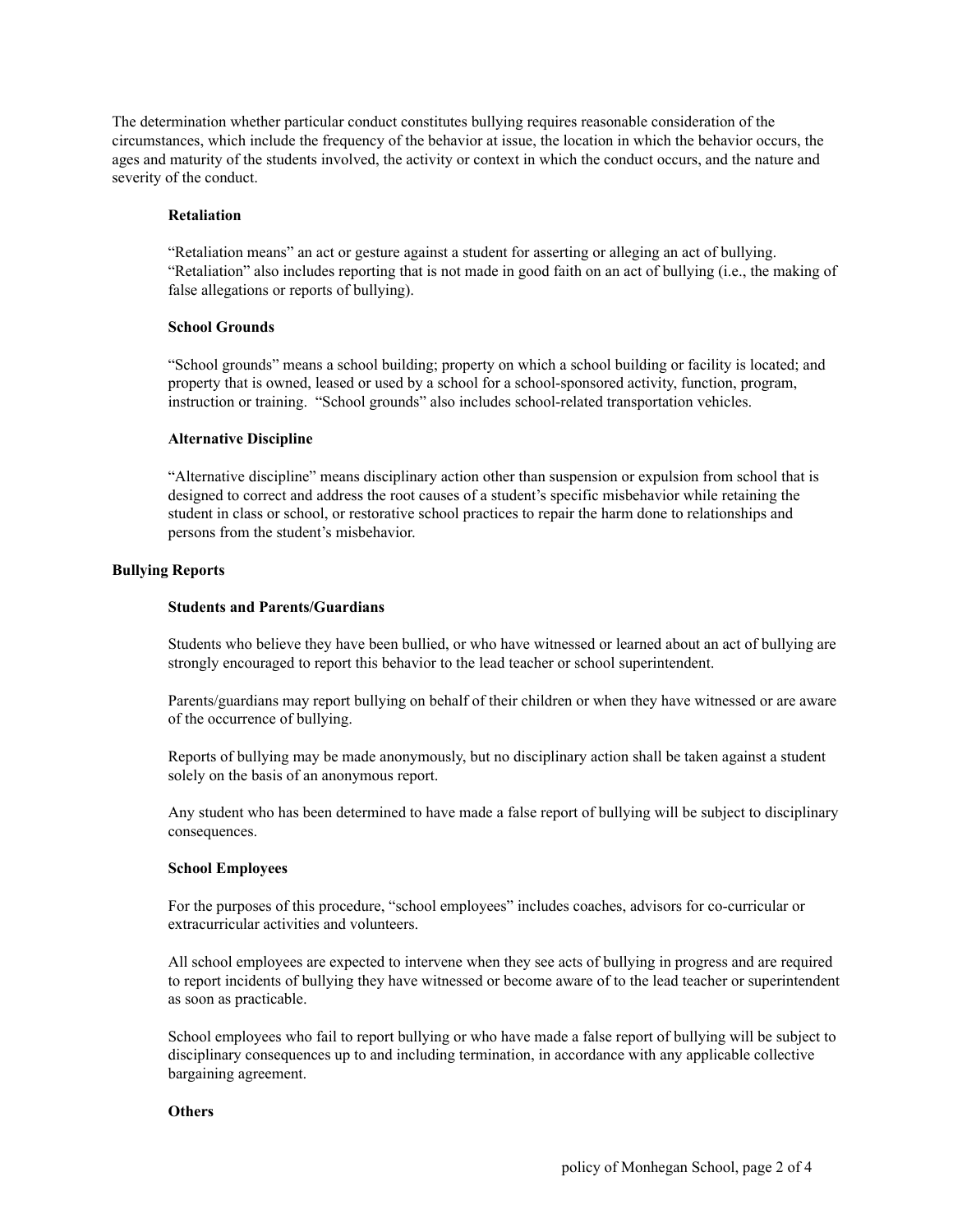Contractors, service providers, visitors or community members who have witnessed or become aware of bullying are encouraged to report such incidents to the lead teacher or superintendent.

# **Form of Reports**

Complaints or reports of bullying may be made orally or in writing, but all reports will be documented in writing by school personnel authorized to receive complaints or reports, using the school unit's reporting form (JICK-E1).

School employees are required to make reports of bullying to the lead teacher or superintendent in writing. Although students, parents and others, as identified above, may make bullying reports anonymously, all persons reporting incidents of bullying are encouraged to identify themselves.

Bullying reports may be made anonymously, but in no instance will action be taken against any person or organization affiliated with the schools solely on the basis of an anonymous report.

The lead teacher will forward a copy of the report to the Superintendent by the end of the next school day.

#### **Interim Measures**

The lead teacher, in consult with the school superintendent, may take such interim measures as he/she deems appropriate to ensure the safety of the targeted student and prevent further bullying and will inform the parents of the targeted student of measures taken. **See important note below**

**[NOTE: School personnel will be careful to respect the confidentiality of student information when communicating with the parents of a student who has reported being bullied. It should be sufficient** to inform the parents of what the school is doing to protect the student from further bullying and to **convey that the incident will be investigated and appropriate disciplinary consequences will be applied, without providing details that would be considered a violation of FERPA or an invasion of privacy.]**

# **Investigation**

The superintendent will promptly review all documentation of the allegations, including the substance of the complaint or report prepare a confidential written report within 5 working days after the completion of the investigation

## **Response to Bullying by Students**

If bullying has been substantiated, the lead teacher, in consult with the school superintendent, will determine the appropriate disciplinary consequences, which may include detention, suspension or expulsion; alternative discipline; remediation; and/or other intervention.

Alternative discipline includes but is not limited to:

- A. Meeting with the student and the student's parents;
- B. Reflective activities, such as requiring the student to write an essay about the student's misbehavior;
- C. Mediation when there is mutual conflict between peers, rather than one-way negative behavior, and when both parties freely choose to meet;